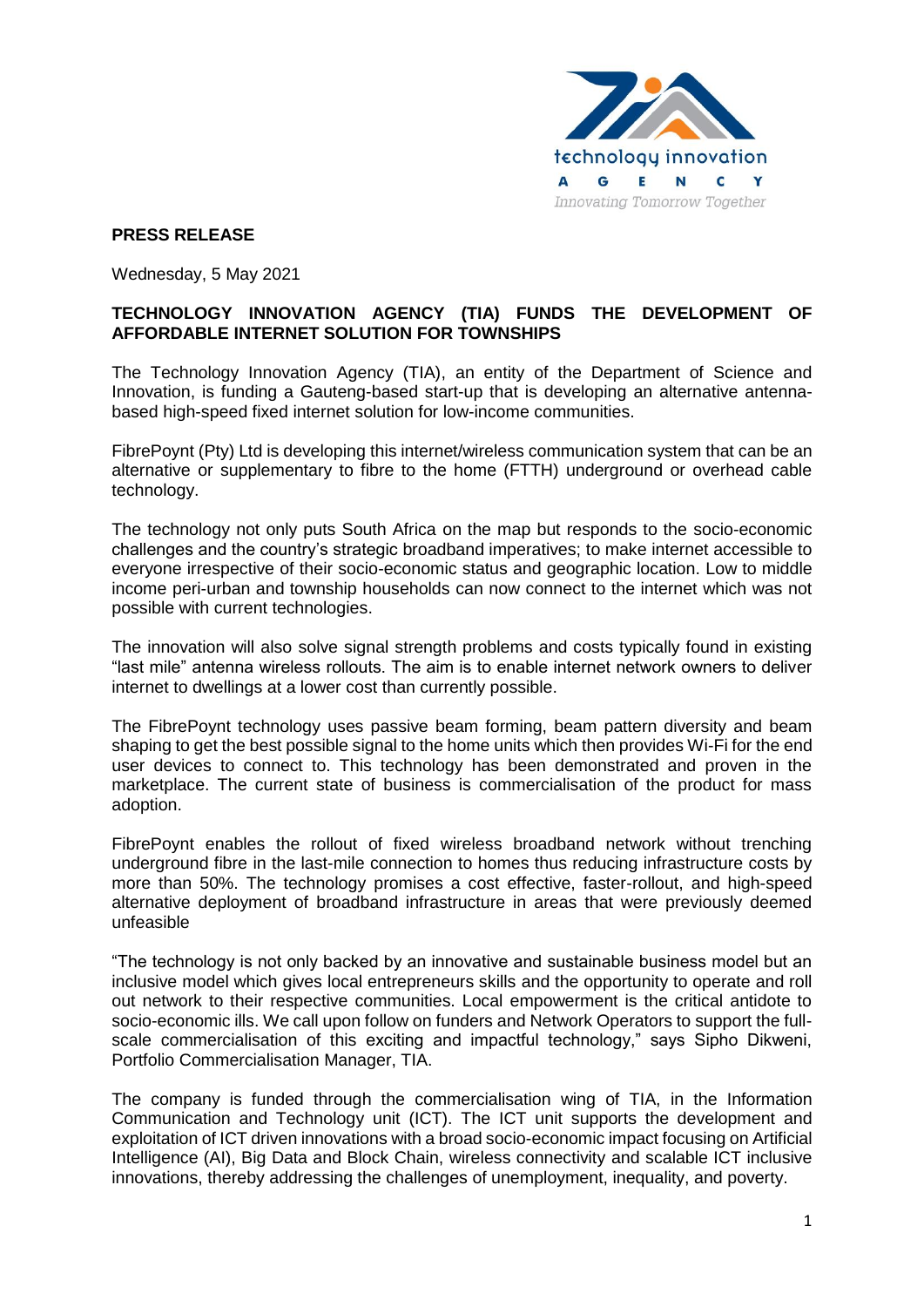

The ICT Unit further supports the development and commercialisation of highly competitive innovative technologies that will increase South Africa's competitiveness and participation in the fourth industrial revolution.

TIA has been actively involved throughout the development of the FibrePoynt project providing both financial and non-financial support ensuring that the project becomes a success. The project has strong intellectual property, an innovative business model and demonstrates South Africa's contribution and competitiveness in knowledge-based economies.

A solution like FibrePoynt could make sure that the neglected obtain real internet in their homes and surrounding neighbourhoods on their smart devices. "We want to use this innovation to tackle digital inequality," says FibrePoynt CEO, Eduard Walker.

As part of the advancement of the initial TIA funded technology innovation, FibrePoynt has launched HomePoynt; a derivative innovation spun out of the core FibrePoynt wireless technology.

"A solution like HomePoynt is more critical in our society as the spread of the coronavirus has laid bare the need to get everyone connected to high-speed internet. This would improve access to critical services like home-schooling to a larger proportion of the population," Mr Walker adds.

HomePoynt is an innovative last-mile connectivity solution that has the potential to bring down internet costs to as low as R89.00 a month for uncapped Wi-Fi. The technology has been developed with a key focus on townships, peri-urban and small towns thus closing digital divide in under-served areas. HomePoynt connects users to broadband core networks in a peer-to-peer setup and provides wireless internet service for homes and public areas, where there is already backhaul coverage but no end-user access.

In the process of market validation FibrePoynt has developed an innovative internet service provider (ISP) model, termed Kasiwave, transferring the skills to the local communities to build and maintain the network infrastructure. The goal is to ensure that 20% of the revenue generation remains in the local communities.

Ends.

Enquiries: Vusi Langa: Head Marketing and Communications Tel: 012 472 2839 Mobile: 073 766 0200 E-mail: vusi.langa@tia.org.za

## **About TIA**

The Technology Innovation Agency (TIA) is a public entity in South Africa that serves as the key institutional intervention to bridge the innovation chasm (gap) between research and development from higher education institutions, science councils, public entities, and private